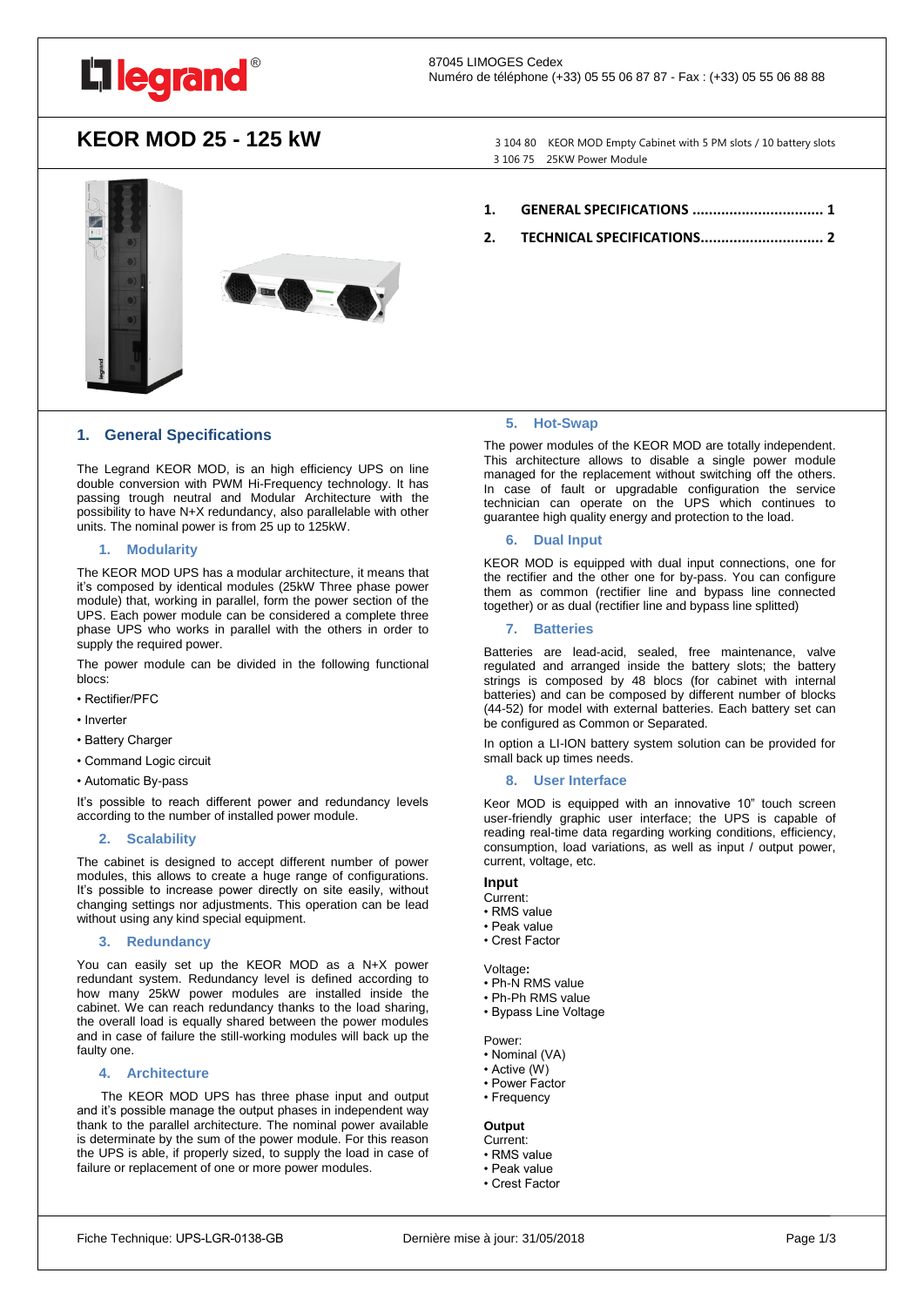

# KEOR MOD 25 - 125 kW<br>3 104 80 KEOR MOD Empty Cabinet with 5 PM slots / 10 battery slots

Voltage:

- Ph-N RMS value
- Ph-Ph RMS value

#### Power:

- Nominal (VA)
- Active (W)
- Power Factor
- Frequency

Batteries:

- Voltage
- Capacity
- Current
- History data
- Residual Capacity
- Charging status

#### **Misc**.:

- Internal Temperature
- Fan Speed
- HV DC BUS Voltage

## **Data Log**.:

- By-pass intervention
- Overheats
- Overloads
- Battery interventions
- Total discharge
- Events (info, warning, critical)
- Alarms

The UPS allows also the following settings by display: **Output**:

- Voltage
- Frequency
- Phases configuration

#### **Input**:

- Enable freq. synchronizing (PLL)
- Extended synchronizing range (Extended PLL)

#### **BY**-**PASS**

- Enabling
- Forced
- DIP Speed
- ECO Mode Batteries
- Start up on Battery
- Threshold value
- Auto restart
- Max Time on battery

The UPS KEOR MOD has the CE Mark accordingly with the EU Directives 2006/95, 2004/108 and it comply with following standards:

• EN 62040-1 "General rules for electric safety"

- EN 62040-2 "Electromagnetic compatibility and immunity (EMC)"
- EN 62040-3 "Performances and testing rules"

3 106 75 25KW Power Module

## <span id="page-1-0"></span>**2. Technical Specifications**

| 1. General specifications      |                                                                                         |
|--------------------------------|-----------------------------------------------------------------------------------------|
| <b>UPS Topology</b>            | Online double conversion VFI SS 111                                                     |
| Architecture of the UPS        | Modular, Scalable, Redundant<br>based on 25kW Power Modules<br>Parallelable up to 24 PM |
| In/Out phase Configuration     | Three phase / Three Phase                                                               |
| <b>Neutral</b>                 | Neutral Passing through                                                                 |
| Switching Technology           | 3 level IGBT                                                                            |
| <b>Bypass Type</b>             | Static, electromechanical and<br>maintenance bypass                                     |
| Output waveform on mains run   | Sinewave                                                                                |
| Output waveform on battery run | Sinewave                                                                                |
| Transfer Time                  | 0ms                                                                                     |

| <b>Input</b><br>2. |                            |
|--------------------|----------------------------|
| Nominal Voltage    | 400V 3ph+N+PE              |
| Voltage range      | $-20\% + 15\%$             |
| Frequency          | 50 Hz o 60Hz (autosensing) |
| <b>THDin</b>       | $< 3\%$                    |
| Power Factor       | > 0.99                     |

| <b>Bypass</b><br>3.  |                                            |
|----------------------|--------------------------------------------|
| Nominal Voltage      | 400V 3ph+N+PE                              |
| Voltage Range        | 400V-20% +15% (adjustable)                 |
| Frequency            | $50/60$ Hz from $+/- 0.5$ Hz to $+/- 7$ Hz |
| <b>Manual Bypass</b> | Included                                   |
| Transfer time        | Oms                                        |

| <b>Output with mains (AC-AC)</b><br>4.                           |                                                                                                      |
|------------------------------------------------------------------|------------------------------------------------------------------------------------------------------|
| Nominal Voltage                                                  | 380, 400, 415V 3ph+N+PE                                                                              |
| <b>Nominal Power</b>                                             | 25 to 125KVA                                                                                         |
| <b>Active Power</b>                                              | 25 to 125KW                                                                                          |
| Efficiency (AC to AC)                                            | Up to 96,8%                                                                                          |
| Voltage variation (static)                                       | $± 1\%$                                                                                              |
| THDv on nominal power (linear<br>load)                           | $< 0.5\%$                                                                                            |
| THD <sub>v</sub> on nominal power (not<br>linear load $P.F.=1$ ) | $< 1\%$                                                                                              |
| Frequency                                                        | 50 Hz or 60 Hz (selectable)                                                                          |
| Frequency tolerance                                              | $\pm$ 0,1% not synchronized with main /<br>from $+/-$ 1% to $+/-$ 14% selectable<br>with main supply |
| <b>Current Crest Factor</b>                                      | 3:1 accordingly with IEC 62040-3                                                                     |
| Overload Capability:                                             |                                                                                                      |
| $10 \text{ min}$                                                 | 125%, without transfer to bypass                                                                     |
| 60 sec                                                           | 150%, without transfer to bypass                                                                     |
| <b>Short Circuit</b>                                             | $lcc = 3 ln$                                                                                         |